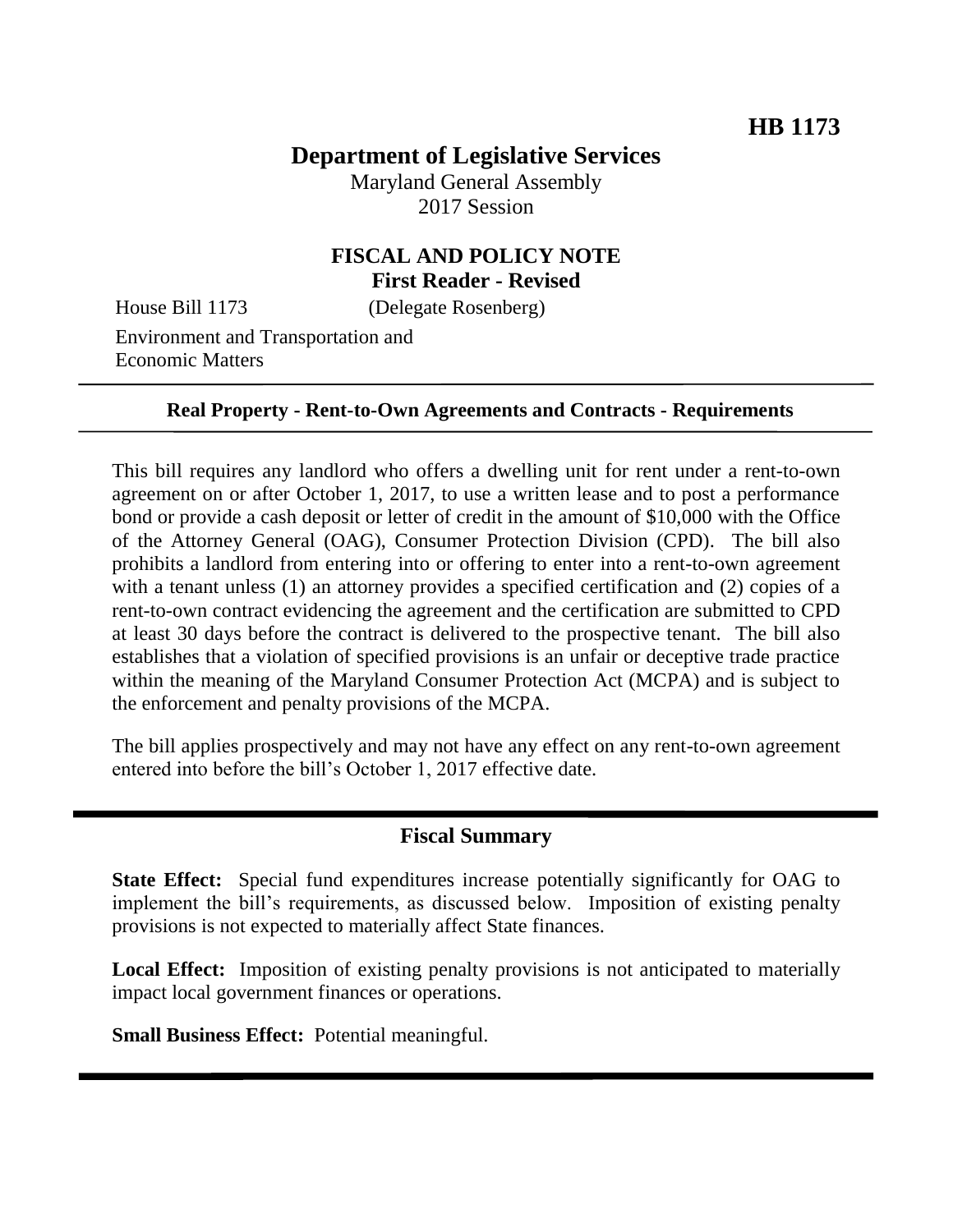# **Analysis**

**Bill Summary:** A "rent-to-own agreement" means a lease agreement that includes a lease option agreement.

A "rent-to-own contract" means any written document evidencing a rent-to-own agreement, including a written lease agreement, a separate written lease option agreement, and any notices or disclosures required under State law.

### *Required Certification*

A landlord may not enter into or offer to enter into a rent-to-own agreement with a tenant unless (1) an attorney admitted to practice law in Maryland certifies that the rent-to-own contract evidencing the agreement complies with State law and (2) copies of the contract and attorney certification are submitted to CPD at least 30 days before the contract is delivered to the prospective tenant. A landlord also must provide a copy of the attorney certification to a prospective tenant with the rent-to-own contract. If a landlord does not comply with these requirements, and the rent-to-own contract is otherwise enforceable, the lease, the lease option agreement, or both may be voided at the option of the tenant.

## *Performance Bond, Cash Deposit, or Letter of Credit*

*Performance Bond:* If a landlord posts a performance bond, the bond must:

- be in a form acceptable to CPD;
- be issued by a surety licensed to do business in the State;
- provide that the landlord and surety are held and firmly bound to tenants who suffer any damages or loss in connection with a rent-to-own agreement offered by the landlord; and
- authorize a tenant, or CPD acting on the tenant's behalf, to file a claim with the surety for specified damages or loss suffered by the tenant and, if the claim is not paid, to bring a court action based on the bond and recover against the surety any damages or loss suffered, as well as the costs of the legal action.

In addition, the landlord must provide CPD with a copy of the bond, maintain accurate records of any premium payments made on the bond or claims or payments made from the bond, and provide copies of the records annually to CPD for the duration of the bond.

*Letter of Credit or Cash Deposit:* If a landlord provides CPD with a letter of credit or a cash deposit: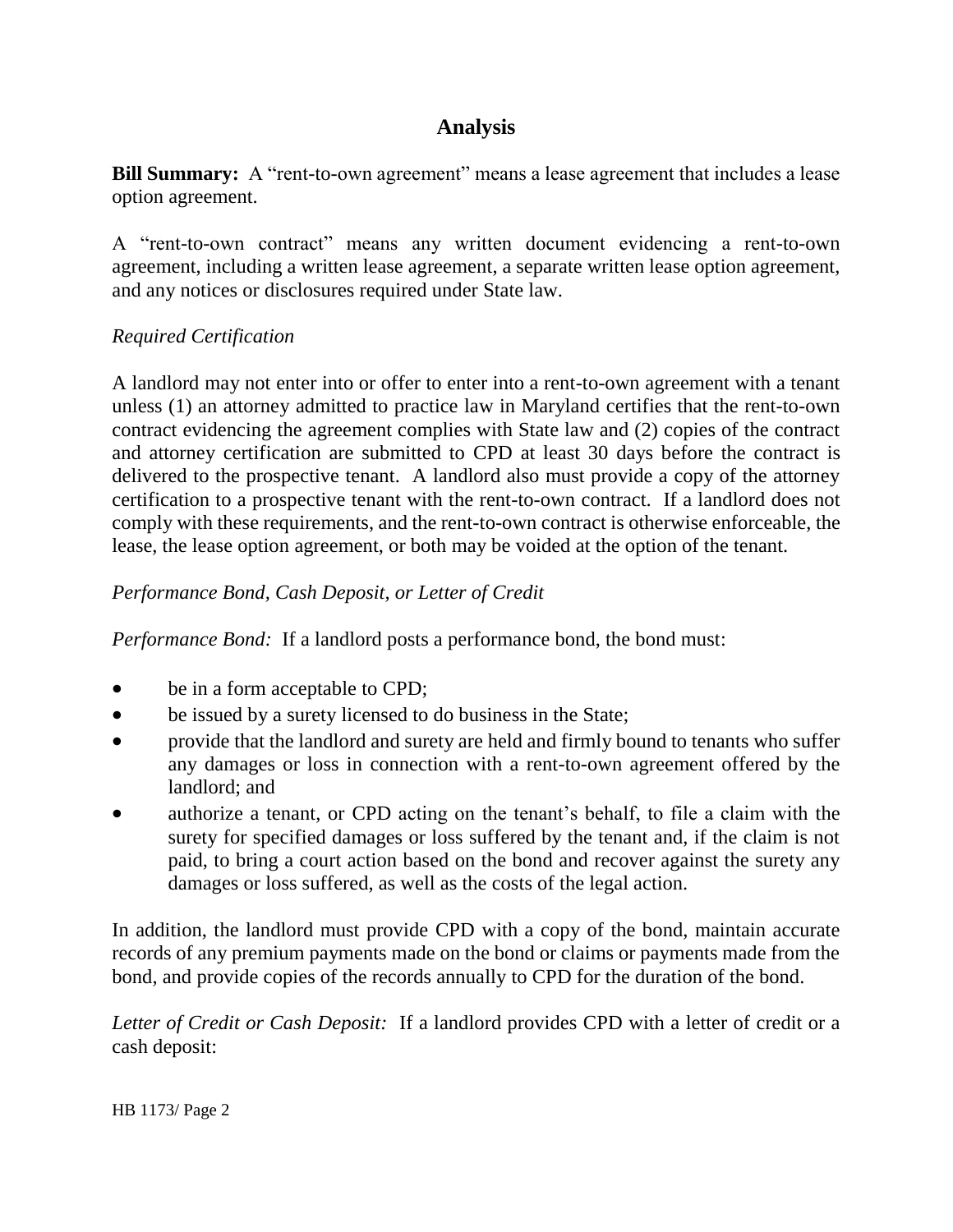- the letter of credit must be issued by a State- or federally chartered bank, if applicable;
- a tenant, or CPD acting on a tenant's behalf, may file a claim against the letter of credit or cash deposit for any loss suffered by the tenant in connection with a rent-to-own agreement offered by the landlord;
- CPD must resolve all claims made by tenants or CPD against the letter of credit or cash deposit; and
- CPD must hold the letter of credit or cash deposit for five years from the last claim that is made or, if no claims are made, five years from the division's receipt of the letter of credit or cash deposit.

### **Current Law:**

### *Lease Option Agreement*

A "lease option agreement" means any clause in a lease agreement or separate document that confers on the tenant some power, either qualified or unqualified, to purchase the landlord's interest in the property. A lease option agreement to purchase improved residential property must contain the statement, in capital letters, "THIS IS NOT A CONTRACT TO BUY." The lease option agreement must also contain a clear statement of its purpose and effect with respect to the ultimate purchase of the property that is the subject of the lease option. If a lease option agreement does not comply with these requirements and is otherwise enforceable, the lease, the lease option agreement, or both may be voided at the option of the party that did not draft the lease option agreement.

### *Written Residential Lease Requirement*

Any landlord who rents five or more dwellings in the State may not rent a residential dwelling unit without using a written lease. If a landlord fails to use a written lease, the term of the tenancy is presumed to be one year from the date the tenant occupies the property, unless the tenant elects to move out earlier and gives one month's written notice.

A landlord who rents units using a written lease must provide, after receiving a written request from any prospective tenant, a copy of the proposed lease form in writing, completed in every material detail, except for the date, the name and address of the tenant, the designation of the premises, and the rental rate without requiring execution of the lease or any prior deposit. The lease must include (1) a statement that the premises will be delivered in a livable condition, with reasonable safety, if that is the agreement, or if both parties agree otherwise, a statement of the agreement concerning the condition of the premises; (2) the landlord's and the tenant's specific obligations for heat, gas, electricity, water, and repair of the premises; and (3) a receipt for the security deposit, as specified.

HB 1173/ Page 3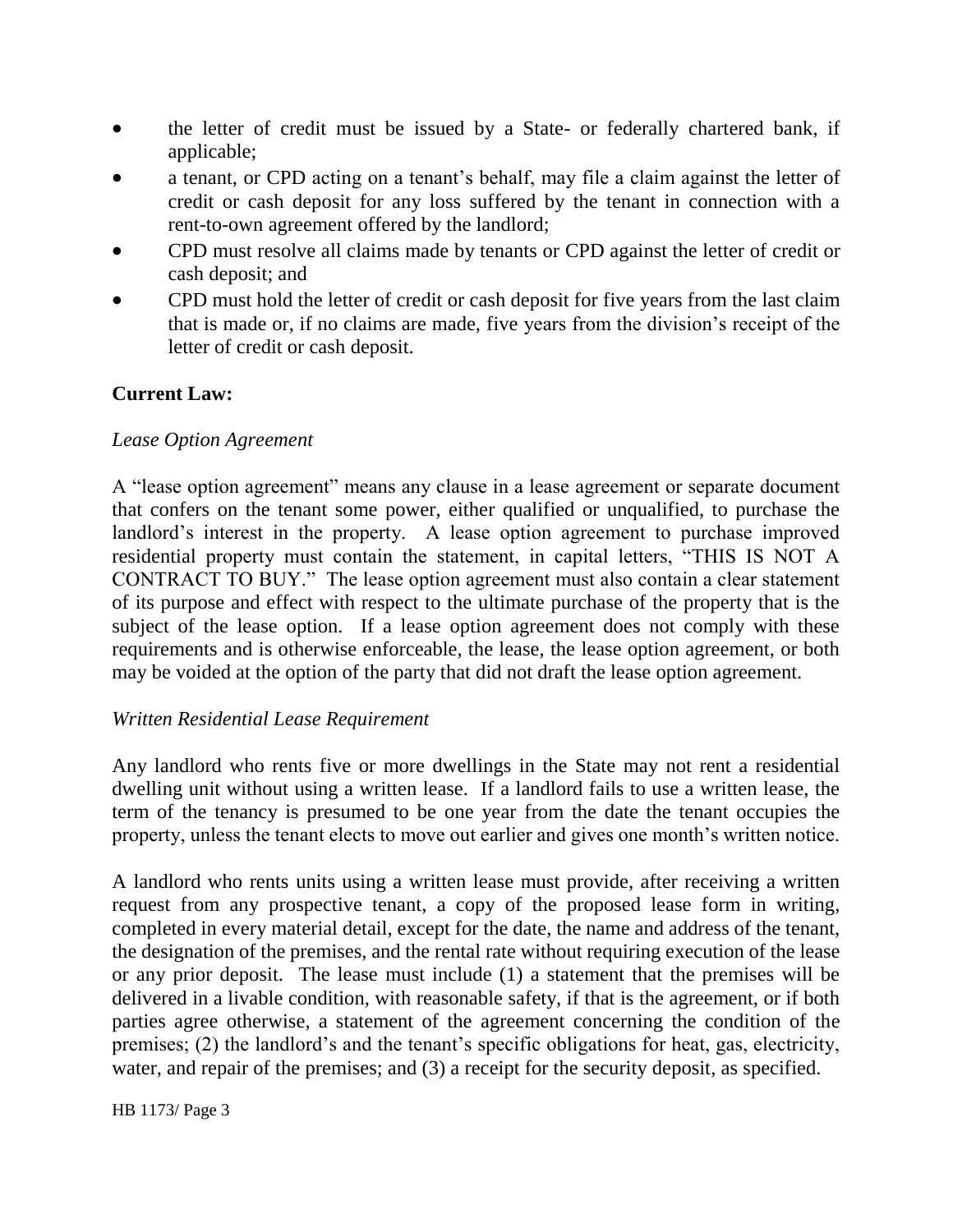A landlord may not use a lease or form of lease containing any provision that:

- has the tenant authorize any person to confess judgment on a claim arising out of the lease;
- has the tenant agree to waive any right or remedy provided by applicable law;
- imposes a penalty for the late payment of rent in excess of 5% of the rental amount due for the rental period, or for a weekly lease, \$3 per week or \$12 per month, as specified;
- has the tenant waive the right to a jury trial;
- has the tenant agree to a period for the landlord's notice to quit that is shorter than the period required by applicable law;
- authorizes the landlord to take possession of the leased premises or the tenant's personal property unless the lease has been terminated by action of the parties or by operation of law and the personal property has been abandoned by the tenant;
- is against public policy and void; or
- permits a landlord to commence an eviction proceeding or issue a notice to quit as retaliation against a tenant for planning, organizing, or joining a tenant's organization with the purpose of negotiating collectively with the landlord.

In addition, certain automatic renewal provisions must be distinctly set apart from other lease provisions and provide a space for written acknowledgment of the tenant's agreement.

## *Maryland Consumer Protection Act*

An unfair or deceptive trade practice under MCPA includes, among other acts, any false, falsely disparaging, or misleading oral or written statement, visual description, or other representation of any kind which has the capacity, tendency, or effect of deceiving or misleading consumers. The prohibition against engaging in any unfair or deceptive trade practice encompasses the offer for or actual sale, lease, rental, loan, or bailment of any consumer goods, consumer realty, or consumer services; the extension of consumer credit; the collection of consumer debt; or the offer for or actual purchase of consumer goods or consumer realty from a consumer by a merchant whose business includes paying off consumer debt in connection with the purchase of any consumer goods or consumer realty from a consumer.

CPD is responsible for enforcing MCPA and investigating the complaints of aggrieved consumers. The division may attempt to conciliate the matter, issue a cease and desist order, or file a civil action in court. A merchant who violates MCPA is subject to a fine of up to \$1,000 for the first violation and up to \$5,000 for each subsequent violation. In addition to any civil penalties that may be imposed, any person who violates MCPA is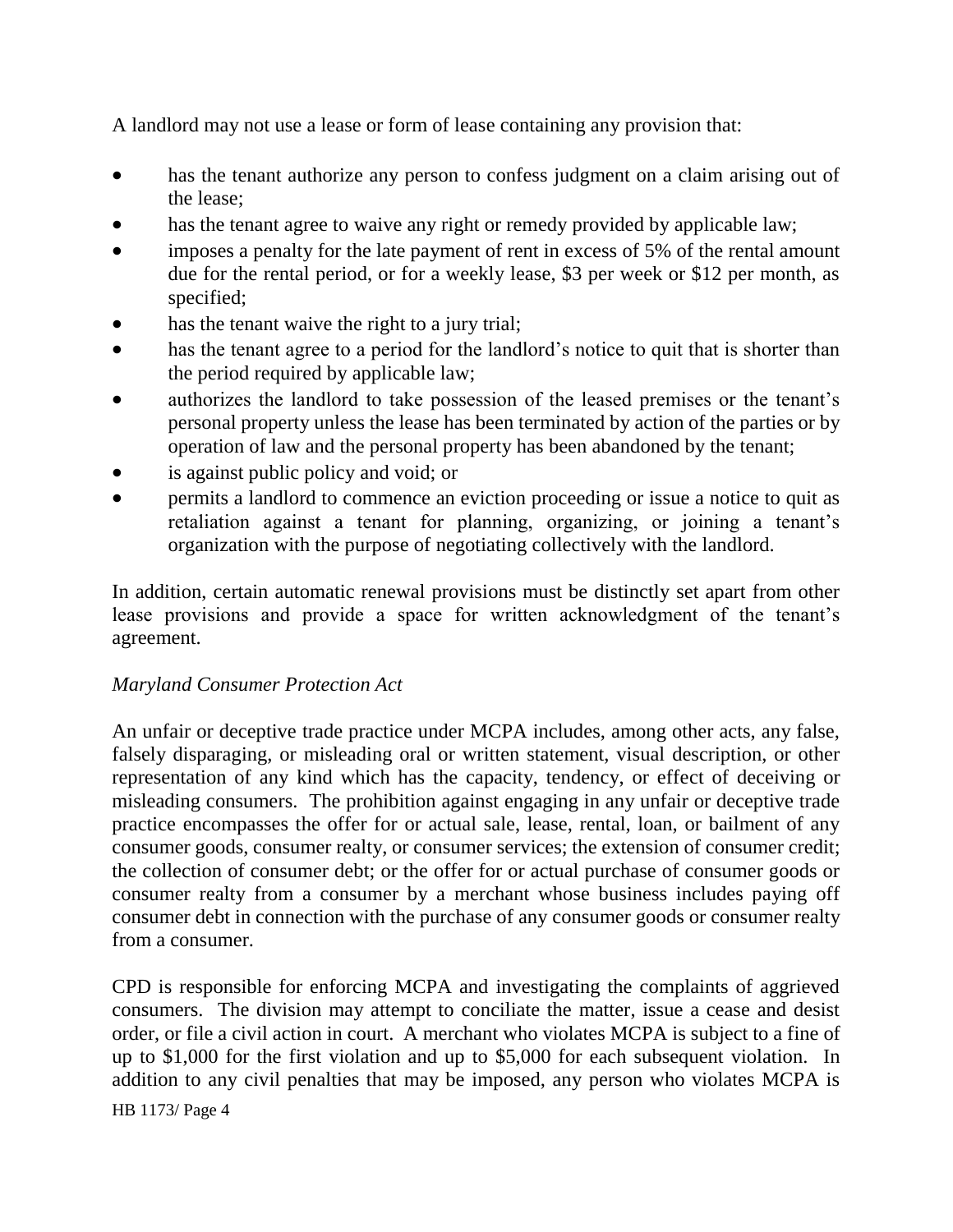guilty of a misdemeanor and, on conviction, is subject to a fine of up to \$1,000 and/or imprisonment for up to one year.

**Background:** On June 22, 2016, OAG announced a settlement with Homes Direct, Inc., a Georgia-based real estate and property management company. According to OAG, the rental practices of Homes Direct failed to comply with numerous provisions of Maryland law, including the use of residential leases that contained illegal fees, illegal security deposit provisions, and other abusive terms.

Under the settlement agreement, among other things, Homes Direct is prohibited from entering, or assisting or facilitating others to enter, into any contract with a Maryland consumer that involves a residential dwelling unit in the State unless (1) each contract is reviewed by an attorney licensed in the State and the attorney certifies that the contract is in compliance with State law and (2) a copy of the contract, together with the compliance certification, is provided to CPD at least 30 days before the contract is provided to a consumer. The settlement agreement also requires Homes Direct to provide CPD with a cash deposit or to post a letter of credit or a performance bond before offering, selling, or providing, or assisting with offering, selling, or providing, any real estate-related services in the State.

**State Expenditures:** OAG indicates that, in order to implement the bill's requirements, it needs to hire one half-time assistant Attorney General and one half-time administrator, at a total cost of \$105,065 in fiscal 2018 with expenditures exceeding \$150,000 by fiscal 2022. However, OAG did not provide any information as to how it developed this estimate. Regardless, the Department of Legislative Services advises that the bill likely results in a significant increase in expenditures from the Consumer Protection Recoveries special fund for OAG.

**Small Business Effect:** The bill's requirements to have a licensed attorney review and certify a lease and to post a performance bond or provide a cash deposit or letter of credit in the amount of \$10,000 with CPD may increase the cost of operations for small business landlords or cause some small business landlords to refrain from offering rent-to-own agreements.

## **Additional Information**

**Prior Introductions:** None.

**Cross File:** None.